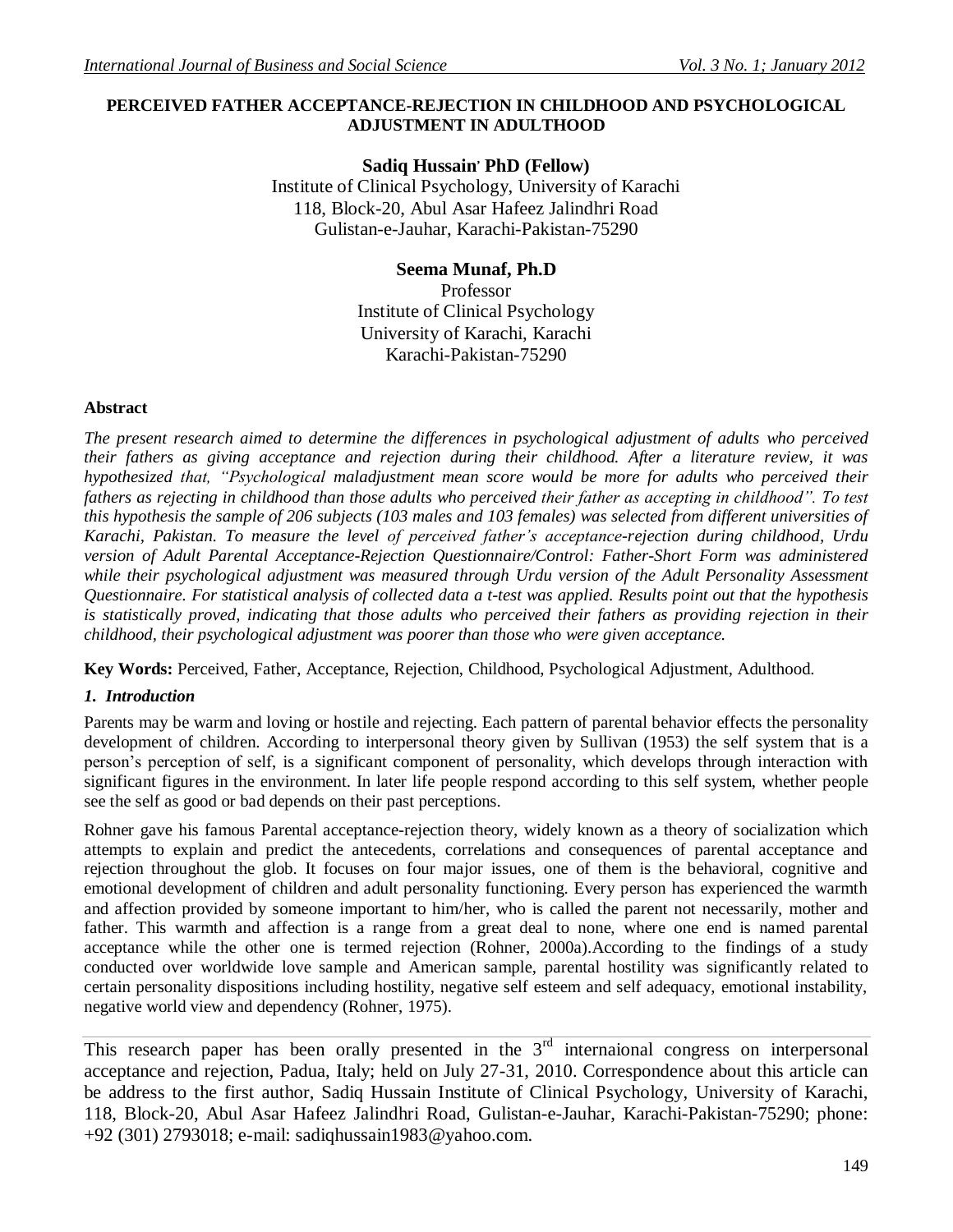Poor psychological adjustment was observed among children who perceived their parents as rejecting because physical punishment and corporal punishment resulted in psychological maladjustment (Rohner, Bourque, & Elordi, 1996). Similarly Veneziano and Rohner (1998) found that perceived paternal acceptance was significantly associated with the psychological adjustment of black and white children. The role of parental acceptancerejection have been evidenced in different psychological problems including social and emotional development, these psychological problems range from infantile autism to chronic illnesses like schizophrenia (Rohner, 2000b).

Current attachment security in romantic relationships was observed to be related with depressive symptoms as an impact of early recollection of childhood rejection. Path analysis support that all three variables perceived parental rejection, physical abuse and insecure adult attachment were related to depressive symptoms. Adult insecurity was working as a mediational factor to link between perceived maternal rejection and depressive symptoms. On the other hand paternal rejection was significantly related to depressive symptoms (Oliver & Whiffen, 2003).

The father's lack of emotional support and acceptance in childhood appears to be related with emotional and behavioral problems and maladjustment in adult's life. Rohner (1998) reported that six types of studies showed that father's love explain as much or more in children's and adult's outcomes as mother's love. Father's love is specifically associated with specific aspects of offspring's development and adjustment. Both father and mother's involvements were related to offspring's happiness but father's involvement proved to be a significant contributor to the well being of adolescents. Additionally father's involvement has no discriminatory impacts on sons and daughters (Flouri & Buchanan, 2003). Veneziano (2000) also found that perceived paternal acceptance was significantly associated with self reported psychological adjustment of European American youths wherein African American families both perceived paternal and maternal acceptance was related to their self reported psychological adjustment. Mark (2006) found that high level of a child's well-being was related to higher levels of father-child relationships quality and paternal warmth. Kuterovac-Jagodic, and Kerestes, (1997) found that total aggression score of young adults was predicted by their father's undifferentiated rejection, whereas their extroversion was associated with father's warmth and affection and their verbal aggression was related with father's hostility and aggression. Difference in aggression and perceived parental rearing factors were observed between delinquent and non-delinquent adolescents. Aggression in both groups was related to rejecting rearing practices (Ruchkin, Eisemann, & Hagglof, 1998).

Correlational analysis, cross-sectional and longitudinal equation models indicated a significant association between fathers's and mother's aggression and child aggression as an indication of family socialization that is an interactive process (Carrasco, Holgado, Rodríguez, & Barrio, 2009). Adolescents who reported themselves as avoidantly or ambivalently attached to their parents exhibited high level of anger and hostility as compared to adolescents who perceived them as securely attached to their parents. Their perception of low emotional warmth and high level of rejection, control and inconsistency was related to high level of anger and hostility (Muris, Meesters, Morren, & Moorman, 2004).

It was concluded from the work of Erkman and Rohner (2006), that relationship between parental punishment and youth's psychological adjustment was mediated by their own perception of maternal and paternal acceptance regardless of youth's gender and age.

In Pakistani culture research conducted by Imam and Shaik (2005) to determine the effect of the presence and absence of father's love on personality development of the male and female child, indicates that the difference on personality assessment questionnaire was insignificant for girls but was significant for boys; it hints that those male children who experienced father's love have good psychological adjustment as compared to those male children who did not experience father's love. Furthermore there was a significant relationship between perceived parental acceptance-rejection and psychological adjustment of both genders. Munaf and Farhat (2004) found that adult's whose fathers were substance addict, have high level symptoms of depression and psychasthenia as compared to adults of non-addict fathers. In another study father's over protection was positively related with the high level of anxiety. Additionally high parental rejection group has high level of anxiety as compared to low parental rejection group (Shafi & Bhutto, 2006). Munaf and Sardar (2010) found that childhood parental rejection has significant positive correlation with depressive state in adulthood and parental emotional warmth during childhood has significant negative correlation with depressive symptoms in adulthood.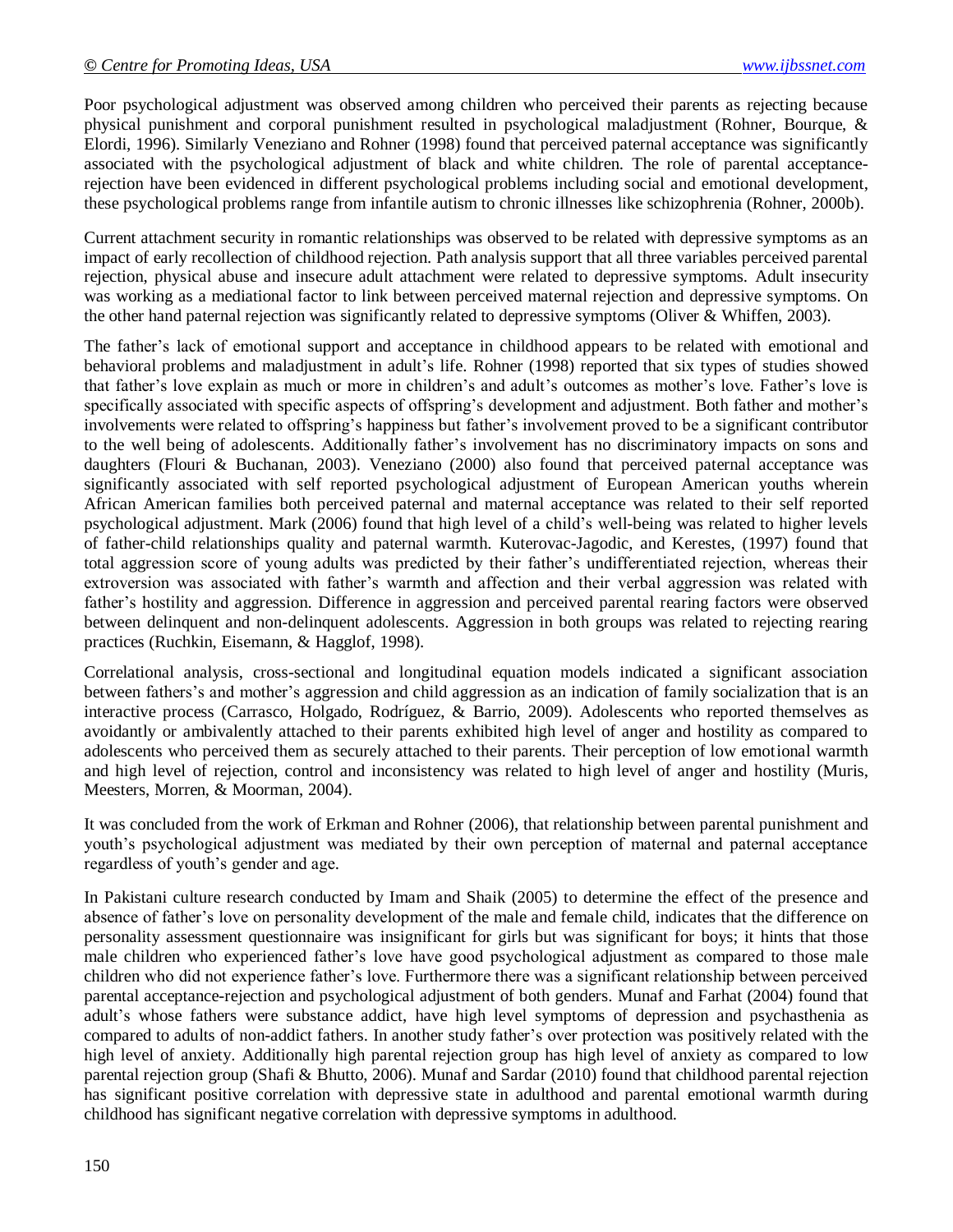The above mentioned empirical studies showed that the perceived paternal acceptance-rejection plays a critical role in the development of personality, specifically that rejection in childhood leads to psychological maladjustment in adulthood. The major objective of this research was to find out the difference in psychological adjustment between those who perceived their father as accepting and those who perceived their father as rejecting during childhood in university students of city of Karachi, Pakistan. Although some researchers have been carried out in Pakistan on the concept of father's acceptance and rejection, there is still a need for more extensive work. The results of the present research would be beneficial for parents as it would provide knowledge to them about the importance of paternal attitude in childhood in the personality development of their children. Additionally it will be useful for mental health professionals to consider the importance of parenting while dealing with their clients.

On the basis of the above literature review the following hypothesis was formulated:

"Psychological maladjustment mean score would be more for adults who perceived their fathers as rejecting in childhood than those adults who perceived their father as accepting in childhood".

# *2. Methodology*

# **2.1. Participants**

Participants included 206 adult students (103 males & 103 females) of different universities of Karachi, Pakistan. They were selected on the basis of convenient sampling technique. Their age range was between 18-38 years with mean age = 22.07, and SD=2.71. They were from Bachelor and Master Programs of faculties of science, arts, administrative, Islamic studies, education, commerce and computer science. Participants belonged to all three i.e. upper, middle and lower socio- economic classes.

# **2.2. Materials**

# **2.2.1. Introduction to Participant and Informed Consent Form:**

It gave an introduction to the participants about the purpose of the research. They were also informed that all individual data would be kept confidential and collective data would be utilized for research purpose. Further they were also informed that they reserved the right to withdraw from the research at any time during administration of Questionnaires. Those participants who gave their verbal and written consent were requested to sign the consent form. Further they were also informed that they reserved the right to withdraw from the research at any time during administration of Questionnaires.

#### **2.2.2. Demographic Information Form:**

It gathered information related to the personal life of the participants for example, age, gender, academic qualification, number of siblings, birth order, family system etc.

# **2.2.3. Adult Parental Acceptance-Rejection Questionnaire/Control: Father-Short Form (Adult PARQ/ Control: Father -Short Form, Rohner, 2005, Urdu translation by Munaf, Kamrani & Hussain 2009):**

It measures the adult's perception of father's acceptance-rejection in their childhood. This 29 items self reported questionnaire measures five dimensions of paternal behavior that are coldness/lack of affection, hostility/aggression, indifference/neglect, undifferentiated/rejection and control, that can be rated on four-point likert scale ranges from almost always true (4), sometimes true (3), rarely true (2) and almost never true (1). Its cumulative score indicates perceived father acceptance-rejection; score at or below the midpoint of test scores means acceptance while high score is indicative of rejection. According to Khaleque and Rohner (2002) it is an empirically validated instrument used by researcher and in clinical settings as reliable measures. In Pakistan Munaf et al reported .92 reliability coefficient of Urdu version.

#### **2.2.4. Adult Personality Assessment Questionnaire (Adult PAQ, Rohner, 2005, Urdu translation by Munaf, Hussain & Kamrani, 2009):**

It measures psychological adjustment of adults through self reported questionnaire, which consists of 63 items grouped into seven subscales namely hostility/aggression, dependency, negative self esteem, negative self adequacy, emotional unresponsiveness, emotional instability and negative world view. It provides rating on four points rating scale ranges from almost always true (4), sometimes true (3), rarely true (2) and almost never true (1). Its collective score shows psychological mal/adjustment; scores at or above the test midpoint on the questionnaire indicate more overall maladjustment than adjustment. Test scores spread from a low of 63, reveals excellent psychological adjustment and high score of 252 is indicative of serious psychological maladjustment.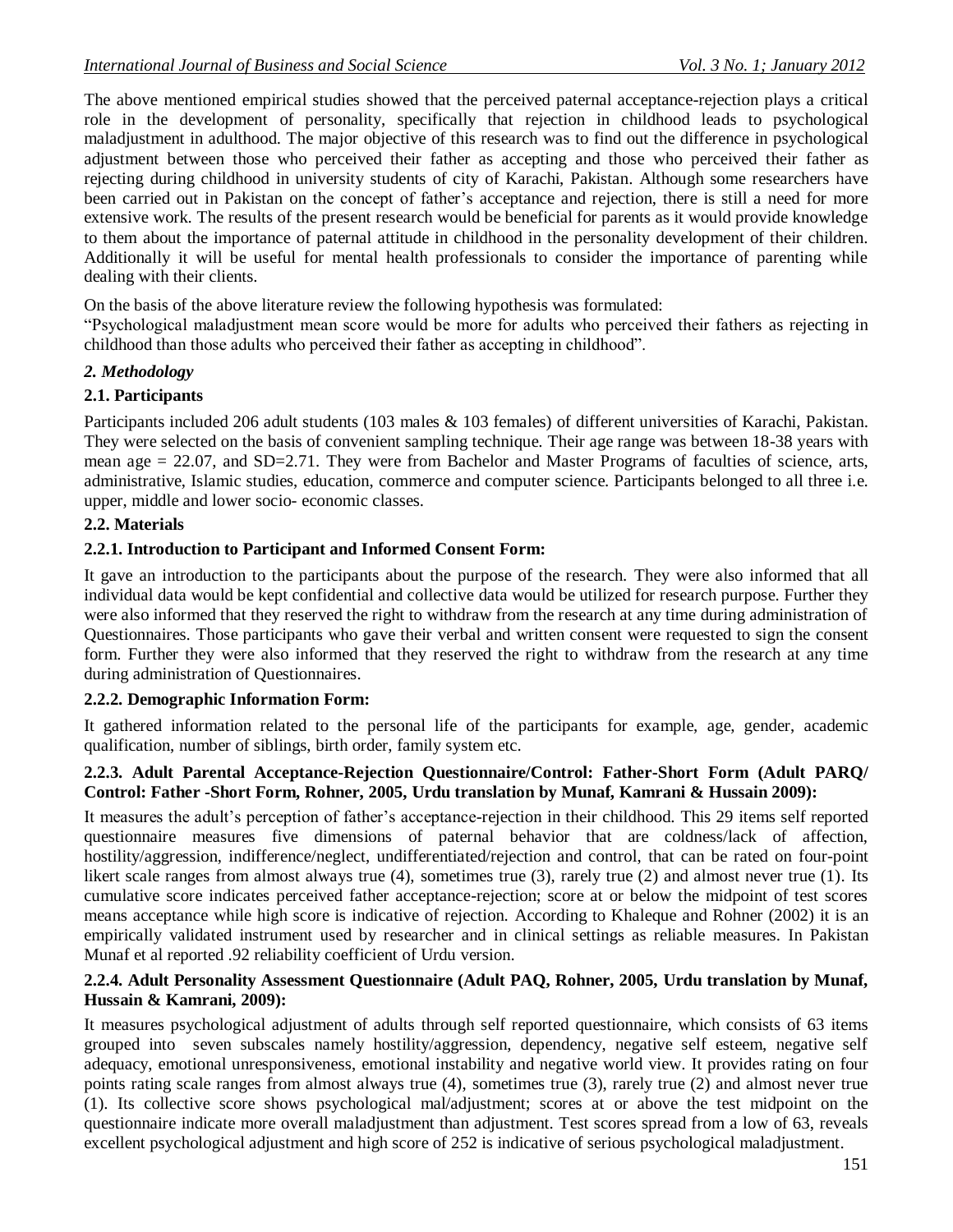Reliability coefficients (alphas) of Adult PAQ ranged from .73 to .85 with a median reliability of .81. About the validity of PAQ excluding Emotional Unresponsiveness scale due to absence of validation scale, all other Adult PAQ scales significantly related (*p* < .001) to their validation scales (Rohner & Khaleque 2005). In Pakistan Munaf et al found .96 reliability coefficient of Urdu version.

# **2.3. Procedure**

After taking written and verbal consent of the participants, they were requested to fill demographic information form. Then their childhood perception of father's acceptance-rejection between the ages of 07-12 years was measured through Urdu version of Adult Parental Acceptance-Rejection Questionnaire/Control: Father (Short Form) and their present psychological adjustment were assessed through Urdu version of Adult Personality Assessment Questionnaire. After scoring participants were divided into two groups. Those scored high on PARQ i.e. between 50-120 were considered as Rejected group (those perceiving their fathers as rejecting them in childhood) and those who scored low on PARQ i.e. between 29-49 were considered as Accepted group (those perceiving their fathers as accepting them in childhood). Mean Maladjustment score of both the groups was compared through Independent t-test by using SPSS for Statistical Analysis.

# *3. Results*

On the variable of interest as postulated in hypothesis, there is significant differences in psychological maladjustment between accepted and rejected group.

# **3.1. Table 1**

*Mean difference of Maladjustment of adults who perceived to be rejected and accepted by their fathers during their childhood*

| Group              | N  | Mean   | SD    | df  | Sig.          |
|--------------------|----|--------|-------|-----|---------------|
| Rejected group     | 35 | 150    | 23.65 |     |               |
| Accepted group 171 |    | 132.20 | 19.13 | 204 | 4.80 $p<.000$ |

*Note.* Table shows that the mean score of rejected group is significantly higher as compared to accepted group on the measure of psychological maladjustment.

Table 1, indicates that those adults' who perceived high level of rejection from their father during childhood then their current level of psychological maladjustment is higher than those who perceived to be accepted by their father during their childhood.

Further analysis as shown in table 2 , revealed that adults who perceived to be rejected by their father during their childhood tend to have higher level of hostility/aggression, negative self esteem, negative self evaluation, emotional unresponsiveness, emotional instability and negative world views as compared to adults who perceived to be accepted by their father's during childhood.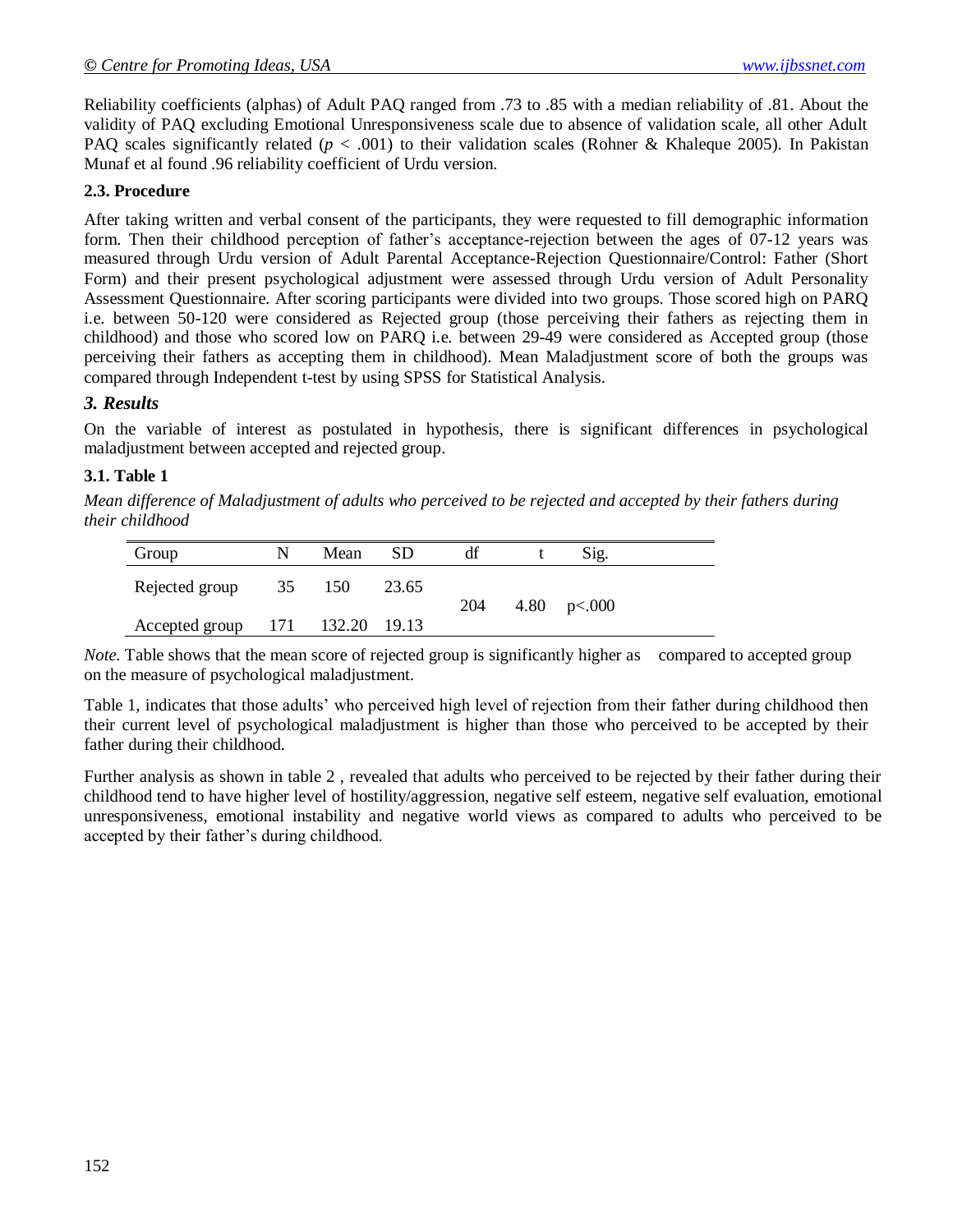# **3.3. Table 2**

*Mean differences on sub-variables of psychological maladjustment of adults who perceived to be rejected and accepted by their fathers during their childhood* 

| Variables                                    | Groups         | ${\bf N}$ | Mean       | <b>SD</b> | df  | t             | Sig.          |  |
|----------------------------------------------|----------------|-----------|------------|-----------|-----|---------------|---------------|--|
| 1. Hostility/Aggression                      | Rejected group | 35        | 21.12      | 4.91      | 204 |               |               |  |
|                                              | Accepted group | 171       | 18.52      | 6.03      |     | 2.39          | p<018         |  |
| 2. Dependency                                | Rejected Group | 35        | 24.00      | 6.26      |     |               | p > 0.05      |  |
|                                              | Accepted Group | 171       | 24.04      | 5.14      | 204 | $-.047$       |               |  |
| 3. Negative Self Esteem                      | Rejected Group | 35        | 21.08      | 5.03      |     | 4.62 $p<.000$ |               |  |
|                                              | Accepted Group | 171       | 17.21      | 4.39      | 204 |               |               |  |
| 4. Negative Self Adequacy                    | Rejected Group | 35        | 20.26      | 5.00      |     | 5.74 p<.000   |               |  |
|                                              | Accepted Group | 171       | 16.10      | 3.64      | 204 |               |               |  |
| 5. Emotional Unresponsiveness Rejected Group |                | 35        | 20.71      | 4.09      |     |               |               |  |
|                                              | Accepted Group | 171       | 18.32      | 3.57      | 204 | 3.52 $p<.001$ |               |  |
| 6. Emotional Instability                     | Rejected Group | 35        | 23.08      | 3.32      | 204 |               |               |  |
|                                              | Accepted Group | 171       | 21.45      | 4.57      |     |               | 1.96 $p<.05$  |  |
| 7. Negative World View                       | Rejected Group | 35        | 19.74      | 5.39      | 204 |               |               |  |
|                                              | Accepted Group | 171       | 16.48 5.52 |           |     |               | 3.21 $p<.002$ |  |

*Note:* Table shows that the mean scores of rejected group on all sub-variables of psychological maladjustment except on the domain of dependency i.e. hostility/aggression, negative self esteem, negative self adequacy, emotional unresponsiveness, emotional instability and negative world view is higher than accepted group.

# *4. Discussion*

This study attempts to explore the differences in adult's psychological adjustment between those who perceived their father as rejecting and those who perceived their father as accepting during their childhood. Our hypothesis that "Psychological maladjustment mean score would be more for adults who perceived their fathers as rejecting in childhood than those adults who perceived their father as accepting in childhood" was statistically proved  $(df =$ 204,  $t = 4.80$ , p<.000). Our findings are similar to findings of other researchers indicating early involvement of father and child's closeness to father is related to less emotional and behavioral problems during adolescence. Flouri and Buchanan (2002) found that in late adulthood their marital adjustment was indicative of good relationships with their parents and siblings during their adolescence. The results of retrospective study carried out by Conte, Plutchik, Picard, Buck, and Karasu (1996) shows that perceived parental behavior of adult psychiatric outpatients during childhood was related to their current level of self esteem. According to Campana, Henderson, Stolberg, and Schum (2008) children of at least one parent rated as authoritatively were healthier and this parenting style lessens the harmful effects of permissive and absent-disengaged parents. In contrast children of at least one parent rated as absent-disengaged and exhibited adjustment problems.

Now we would like to focus our discussion upon sub-variable of psychological maladjustment. As shown in table 2, participants of rejected group scored higher on hostility/aggression sub-scale of questionnaire than accepted group. The findings are consistent with research results reported by Nicholas and Bieber (1996).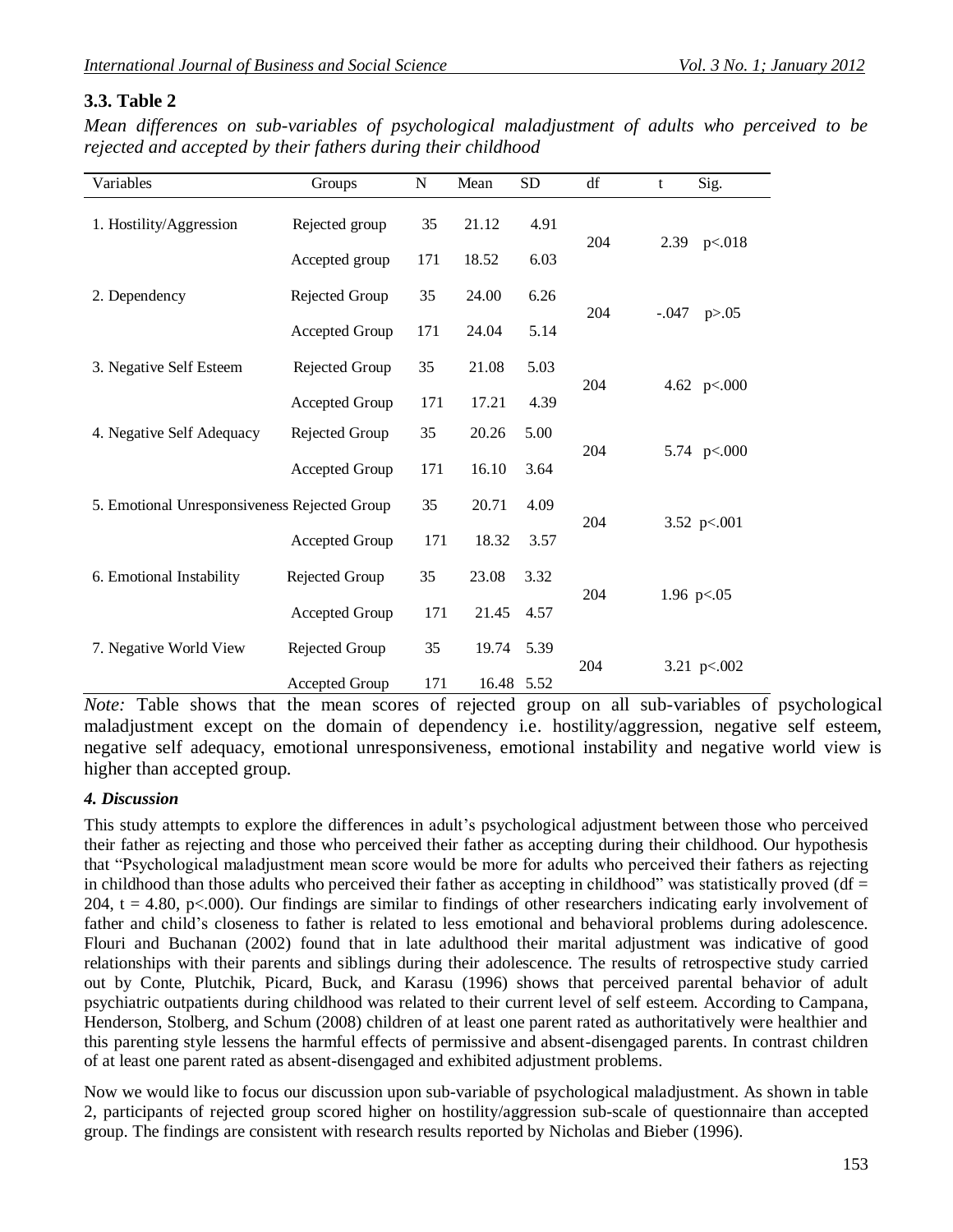According to their study young adults self report of emotionally abusing parenting was significantly related to their higher level of hostility and aggression for both men and women regardless of their gender and Lower support by father was significantly related to hostility. Self esteem is also significantly influenced by perceived paternal behavior. In our research study the rejected group's negative self esteem was higher than accepted group. likewise nurturing behavior of mothers and fathers was strongly related to the self esteem of junior high school students and it remained a robust predictor of self esteem during later years [\(Buri, Murphy,](http://www.ncbi.nlm.nih.gov/pubmed?term=%22Buri%20JR%22%5BAuthor%5D) [Richtsmeier](http://www.ncbi.nlm.nih.gov/pubmed?term=%22Richtsmeier%20LM%22%5BAuthor%5D) & [Komar,](http://www.ncbi.nlm.nih.gov/pubmed?term=%22Komar%20KK%22%5BAuthor%5D) 1992).

A significant difference was also found in negative self adequacy between rejected and accepted group where the rejected group has higher level of negative self adequacy as compared to accepted group. Young and Parish (1977) also reported parallel findings that a significant difference in the feelings of insecurity and negative self evaluation exists between those college girls who had lost their fathers but their mothers did not remarry and those who had not lost their father or they had lost their father but their mothers had remarried. Coming to the variable of emotional unresponsiveness our rejected group scored higher than accepted group. Adults' emotional inhibition such as thought suppression avoidance from stress responses and ambivalence in emotional expression was best explained in relation to the history of childhood emotional invalidation that is parental punishment, psychological abuse and distress feelings to negative emotions. As a result the emotional inhibition was significantly related to psychological distress and other problems such as depression and anxiety (Krause, Mendelson & Lynch, 2003).

Concerning emotional instability, a wide pool of studies has demonstrated the long term impact of child maltreatment such as terrorizing, degrading, neglecting and isolation. Pervasive psychological disorders such as borderline personality disorder is characterized by emotional instability, one of the hallmark symptoms tends to have its roots in childhood experiences Research findings of Allen (2008) revealed that ignoring predicted depression and borderline personality features and degrading predicted features of borderline personality disorder only. In the same way in our study the rejected group has higher level of emotional instability and negative world view when compared to the accepted group. However on the sub-domain of dependency no differences were observed between both the groups. It may be a characteristic of our collectivistic society where family members are highly dependent on one another psychologically as well as physically.

Mackey (1998) drew our attention to the reality that for any growing child there are three basic necessities to develop, namely safety, adequate provision of food, shelter and clothes and psycho emotional development. The observance of father for his child enhances all these three conditions or otherwise lessens the availability of them. On the basis of our findings and other related evidences it can be concluded that perceived father's acceptancerejection during childhood has an important impact upon psychological adjustment during adulthood. It may contribute in the development of major psychological problems too. Therefore care needs to be taken by parents to foster psychologically well adjusted offspring by providing them adequate acceptance and minimizing rejection through empathy, warmth, guidance, support and becoming good listener during their childhood period.

# **4.1. Conclusion**

The present study measured perceived fathers acceptance-rejection and its impact upon psychological adjustment of university students. It is obvious from the results that those adults who perceived their fathers as giving acceptance in childhood were found to be more adjusted as compared to those adults who perceived their fathers as giving rejection in childhood. This indicates the importance of stage of childhood in later personality development and development of psychopathology.

# **4.2. Clinical Implications**

Clinical psychologists may focus upon negative early childhood experiences of their patients as a causative factor of their current maladaptive behavior. Hence by knowing the proper etiology it is possible to apply interventions and interpretations of their behavior more appropriately, which can be beneficial for smooth functioning of their clients. It can also be beneficial for parents as through parental counseling they can become aware of the negative consequences of their negative behavior toward their children. This may help them to handle their children in much healthier way.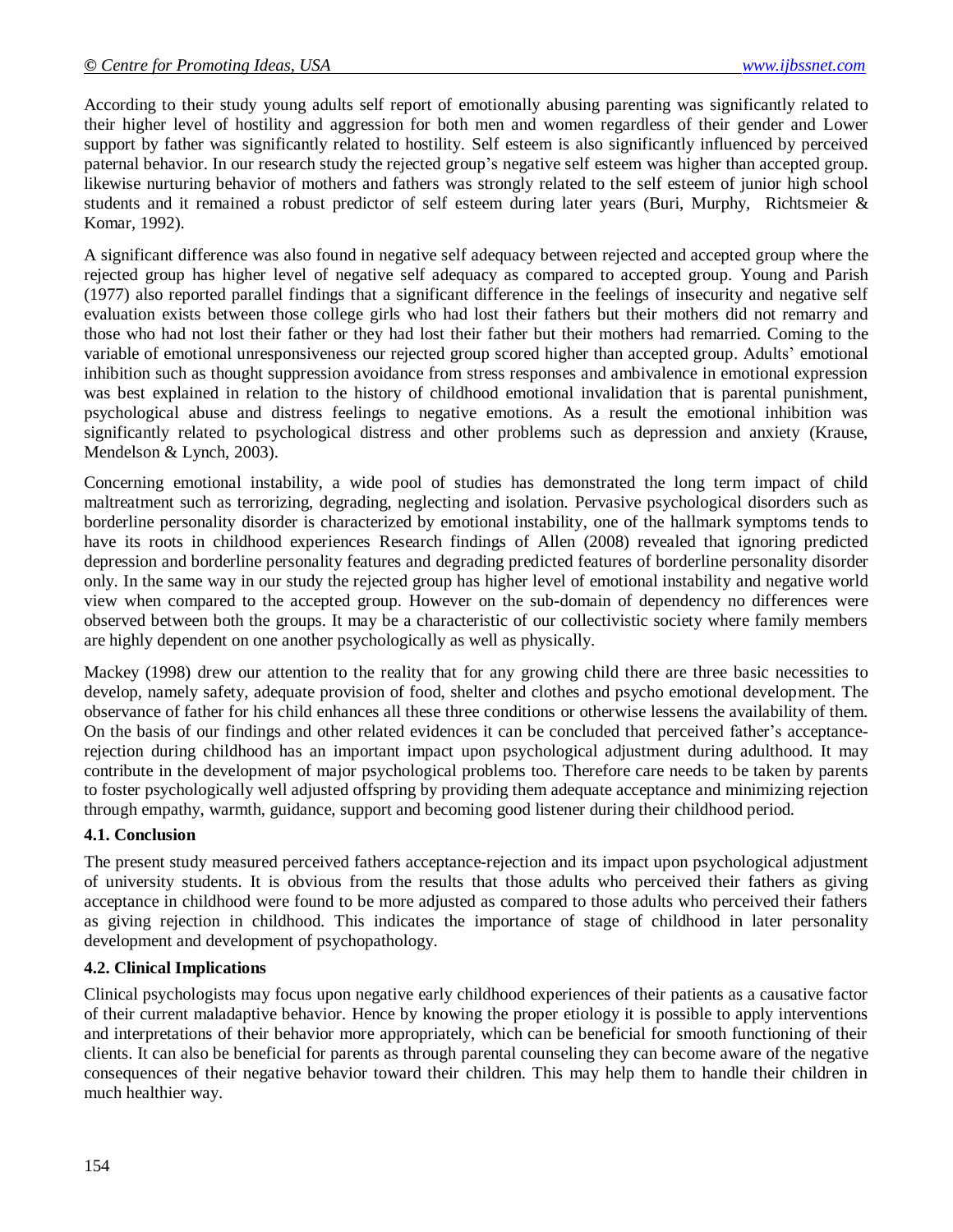#### **4.3. Limitation of the study and recommendations**

Research was carried out only on university student and major segment of society was ignored, such as non student population, working man and women, jobless people, housewives, in /out patient of psychological clinics and mental hospital respectively. Therefore it is suggested to be cautious while generalizing the result upon other segments of population. It is further recommended to replicate the study with residence of different cities. This would help to generalize the results with high degree of reliability.

#### **4.4. Acknowledgment**

Authors are highly thankful to Ronald P. Rohner, PhD, Professor Emeritus and Director, of "Ronald and Nancy Rohner Center for the Study of Interpersonal Acceptance and Rejection" for providing questionnaires for measuring paternal acceptance – rejection and adjustments of adults in present study.

#### *References*

- Allen, B. (2008). An analysis of the impact of diverse form of childhood psychological maltreatment on emotional adjustment in early adulthood. *Child Maltreatment*, *13, 3, 307*-312.
- [Buri, J. R.](http://www.ncbi.nlm.nih.gov/pubmed?term=%22Buri%20JR%22%5BAuthor%5D), [Murphy, P.](http://www.ncbi.nlm.nih.gov/pubmed?term=%22Murphy%20P%22%5BAuthor%5D), [Richtsmeier, L. M.](http://www.ncbi.nlm.nih.gov/pubmed?term=%22Richtsmeier%20LM%22%5BAuthor%5D), & [Komar, K. K.](http://www.ncbi.nlm.nih.gov/pubmed?term=%22Komar%20KK%22%5BAuthor%5D) (1992). Stability of parental nurturance as a salient predictor of self-esteem. *Psychological Report, 71, 2,* 535-543.
- Campana, K. L., Henderson, S., Stolberg, A. L., & Schum, L. (2008).Paired Maternal and Paternal Parenting Styles, Child Custody and Children's Emotional Adjustment to Divorce**.** *[Journal of Divorce &](http://www.informaworld.com/smpp/title~db=all~content=t792306891)  [Remarriage,](http://www.informaworld.com/smpp/title~db=all~content=t792306891) [48,](http://www.informaworld.com/smpp/title~db=all~content=t792306891~tab=issueslist~branches=48#v48) [3-4,](http://www.informaworld.com/smpp/title~db=all~content=g903695155)* 1 – 20.
- Carrasco, M. A., Holgado, F. P., Rodríguez., M. A., &. Del Barrio M. V. (2009). Concurrent and Across-Time Relations between Mother/Father hostility and Children's aggression: A longitudinal study. *[Journal of](http://www.springerlink.com/content/104903/?p=06dd8cd04ba14af9892a843dd64e5a78&pi=0)  [Family Violence](http://www.springerlink.com/content/104903/?p=06dd8cd04ba14af9892a843dd64e5a78&pi=0)*, *24, 4,* 213-220.
- Conte, H. R., Plutchik, P., Picard, S., Buck, L.,& Karasu, T. B. (1996).Gender differences in recalled parental childrearing behaviors and adult self-esteem. *[Comprehensive Psychiatry,](http://www.sciencedirect.com/science/journal/0010440X) [37, 3](http://www.sciencedirect.com/science?_ob=PublicationURL&_tockey=%23TOC%236748%231996%23999629996%23507325%23FLP%23&_cdi=6748&_pubType=J&view=c&_auth=y&_acct=C000050221&_version=1&_urlVersion=0&_userid=10&md5=9a5b1b4931aa52456c296ecf0b751c90)* ,157-166
- Erkman, F., & Rohner, R. P. (2006**).** Youths' perceptions of corporal punishment, parental acceptance and psychological adjustment in a Turkish Metropolis. *Cross-Cultural Research*, *40, 3,* 250-267.
- Flouri, E., & Buchanan, A. (2003). The role of father involvement and mother Involvement in adolescents' psychological well-being. *British Journal of Social Work*, *33,* 399-406.
- Flouri, E., & Buchanan, A. (2002). What predicts good relationships with parents in adolescence and partners in adult life: Findings from the 1958 British birth cohort. *Journal of Family Psychology*, *16, 2,* 186-198.
- Imam, F. & Shaikh, S. I. (2005). Presence or absence of father's love and personality development of the child. *Pakistan Journal of Psychology*, *36, 01*, 31-37, Institute of Clinical Psychology Karachi.
- Khaleque,A., & Rohner, R.P. (2002). A Meta-Analysis of Cross-Cultural and Intracultural Studies. Reliability of Measures Assessing the Pancultural Association between Perceived Parental Acceptance-Rejection and Psychological Adjustment**.** *Journal of Cross-Cultural Psychology, 33, 1*, 87-99.
- Krause, E. D., Mendelson, T., & Lynch, T. R. (2003). Childhood emotional invalidation and adult psychological distress: the mediating role of emotional inhibition. *[Child Abuse & Neglect,](http://www.sciencedirect.com/science/journal/01452134) [27, 2](http://www.sciencedirect.com/science?_ob=PublicationURL&_tockey=%23TOC%235847%232003%23999729997%23394430%23FLA%23&_cdi=5847&_pubType=J&view=c&_auth=y&_acct=C000050221&_version=1&_urlVersion=0&_userid=10&md5=1af5f41d2851ca9cbdc449049accef98)*, 199-213.
- Kuterovac-Jagodic, G., & Kerestes, G. (1997).Perception of parental acceptance rejection and some personality variables in young adults. *[Journal for General Social Issues,](http://hrcak.srce.hr/drustvena-istrazivanja) 6, 4-5*, 477 – 491.
- Mackey, W. C. (1998). Father presence: An Enhancement of a Child's Well-being. The *Journal of Men's Studies*, *6, 2,* 227-243.
- Mark, F. A. (2006). The effects of involved nonresidential fathers' distress, parenting behaviors, interparental conflict, and the quality of father-child relationships on children's well-being. *Fathering*, Men's Studies Press.
- Munaf, S. & Farhat, U. (2004). Substance addict fathers and neuroticism in their adult Children. *Pakistan Journal of Psychology*, *35, 02*, 11-26.
- Munaf, S., Hussain, S., & Kamrani, F. (2009). *Urdu translation of Adult Personality Assessment Questionnaire.* Available from Rohner Research Publications. USA.